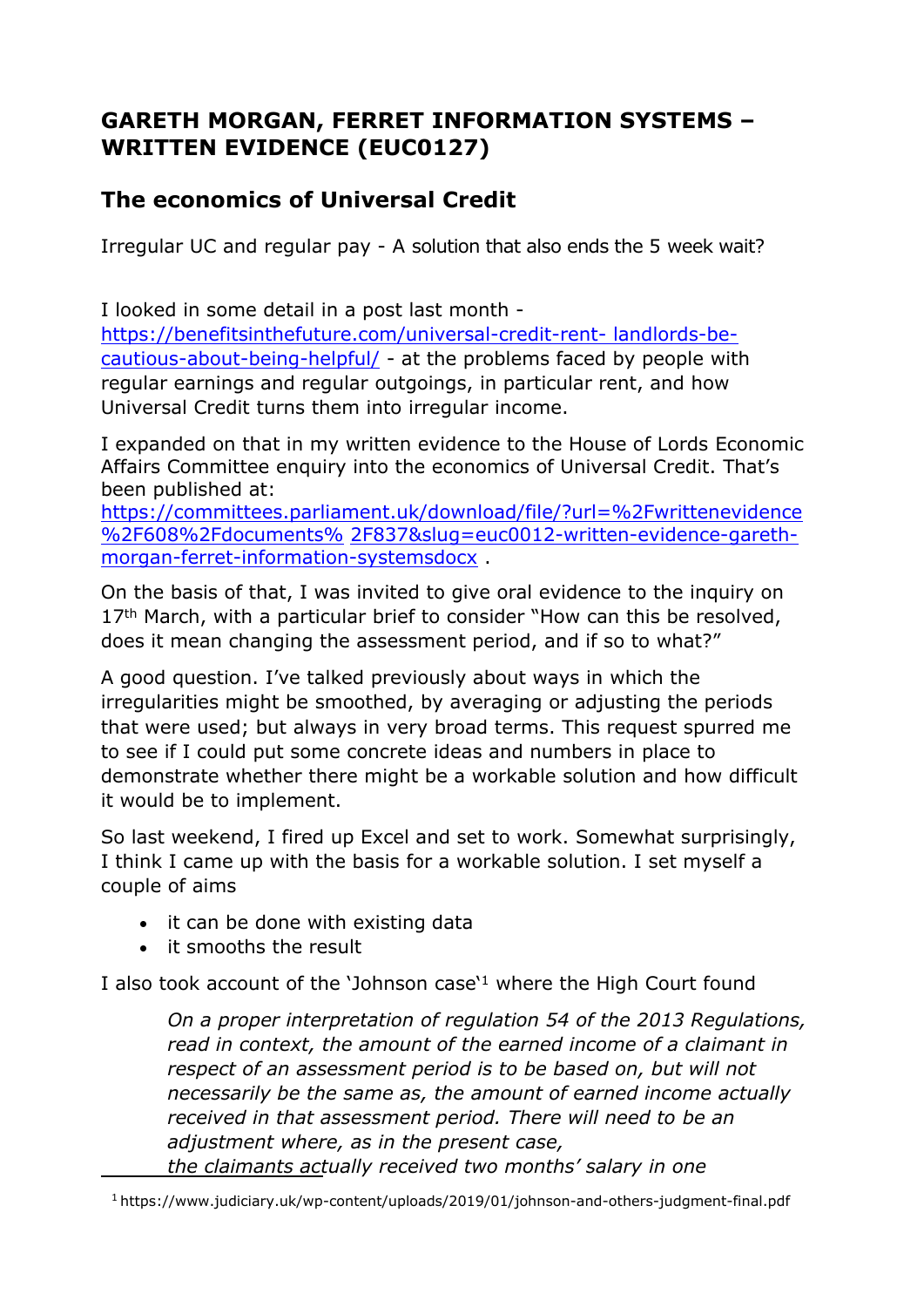*assessment period but the combined salaries do not, in fact, constitute earned income in respect of the period of time included in that assessment period. The defendant, therefore, erred in treating the combined salary for those two months' as earned income in respect of that assessment period for the purposes of calculating the amount of universal credit payable.*

Although the government have been given leave to appeal this decision, I also wanted to respect the

logic of the court's findings, which meant that I excluded averaging over longer periods.

Unfortunately, the session was cancelled while I was en-route, but it has given me the chance to expand more on my thoughts.

# **A proposal**

The existing data consists of that passed across to HMRC by the employer and HMRC's calculation of tax and National Insurance (NI), which together provide the net income figure used by DWP. Other income and expenditure, such as pension contributions, fall outside this exercise.

The employer submits, using a payroll software package, a Full Payment Submission (FPS) to HMRC on or before the date an employee is paid. This provides details of the employee, their pay and deductions. Employers and pension providers have to send an FPS 'on or before' they make a payment to an employee.

The relevant fields, and field numbers, in the FPS are shown in table 1 below

|                                  |      |                  |                         | 48 Number of |                 |                                     |
|----------------------------------|------|------------------|-------------------------|--------------|-----------------|-------------------------------------|
|                                  |      |                  |                         | earnings     |                 | 60 Value of                         |
|                                  |      |                  |                         | period(s)    |                 | benefits in kind                    |
| 41A Taxable pay 41B Total tax to |      |                  |                         | covered by   |                 | 58 Taxable pay in on which PAYE has |
| to date                          | date | 42 Pay frequency | 43 Payment Date payment |              | this pay period | been operated,                      |

# *Table 1*

The employer submits gross taxable pay which HMRC passes across to DWP after deducting tax and NI. For my purposes, I have assumed that the pay is in respect of a period ending on the payment date. While there have been many concerns about employers incorrectly using the date in field 43, to record the date that they make their payment to the employee, the correct usage is to enter the date that pay is due. This removes problems caused by such issues as weekends and bank holidays. HMRC guidance is clear.

*You must enter the usual date that you pay your employees, even*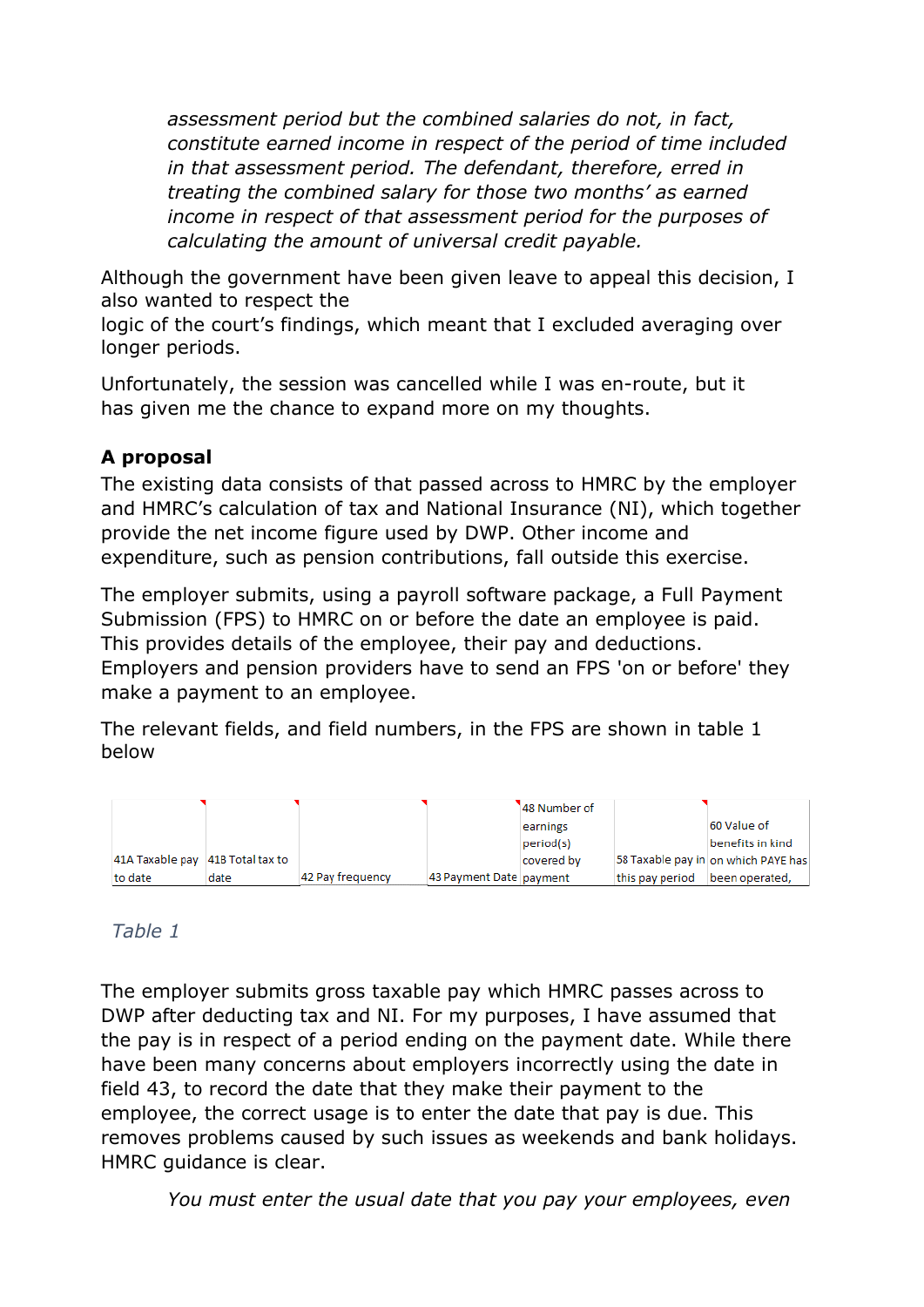*if you pay them earlier or later. For example, if you pay your employees early because your usual payday falls on a Bank Holiday, you should still enter your regular payday.*

# *Early reporting*

*You can send an FPS before your regular payday, for example if your payroll staff are going on holiday.<sup>2</sup>*

These data items mean that I am able in my model to assess the dates for which pay is made, assuming that it ends on the date submitted. From that, I can determine the number of days falling within each assessment period (AP) for each pay period. That gives me the number of paid-days in total within each AP. I use a rather crude calculation for the day rate of:



*Figure 1*

This generates what I call the Day-Pay Rate (DPR), which is the daily net pay for that pay period. It's important to stress that there may be different pay periods, varying in length or rate of pay, running within, or across, APs and thus each with potentially different DPR's.

If HMRC collected the start and end dates of the period for which he has been made, it would enable a much more accurate assignment of earnings, for example, a common practice is to make a payment on the 25th of the month for a period covering from the 1st to the 30th. Many software products collect and use the dates, for assessing maternity pay dates for example.

The current system of assessing earnings within an AP generates irregularity from a regular pattern of earnings because of its inflexibility. It takes account only of the date paid. Because of that, within the calendar month, which may start on any day of the month, there can only be whole pay periods used within the assessment. Table 2 shows the rigid results that creates.

|--|

<sup>2</sup> https[://www.gov.uk/running-payroll/reporting-to-hmrc](http://www.gov.uk/running-payroll/reporting-to-hmrc)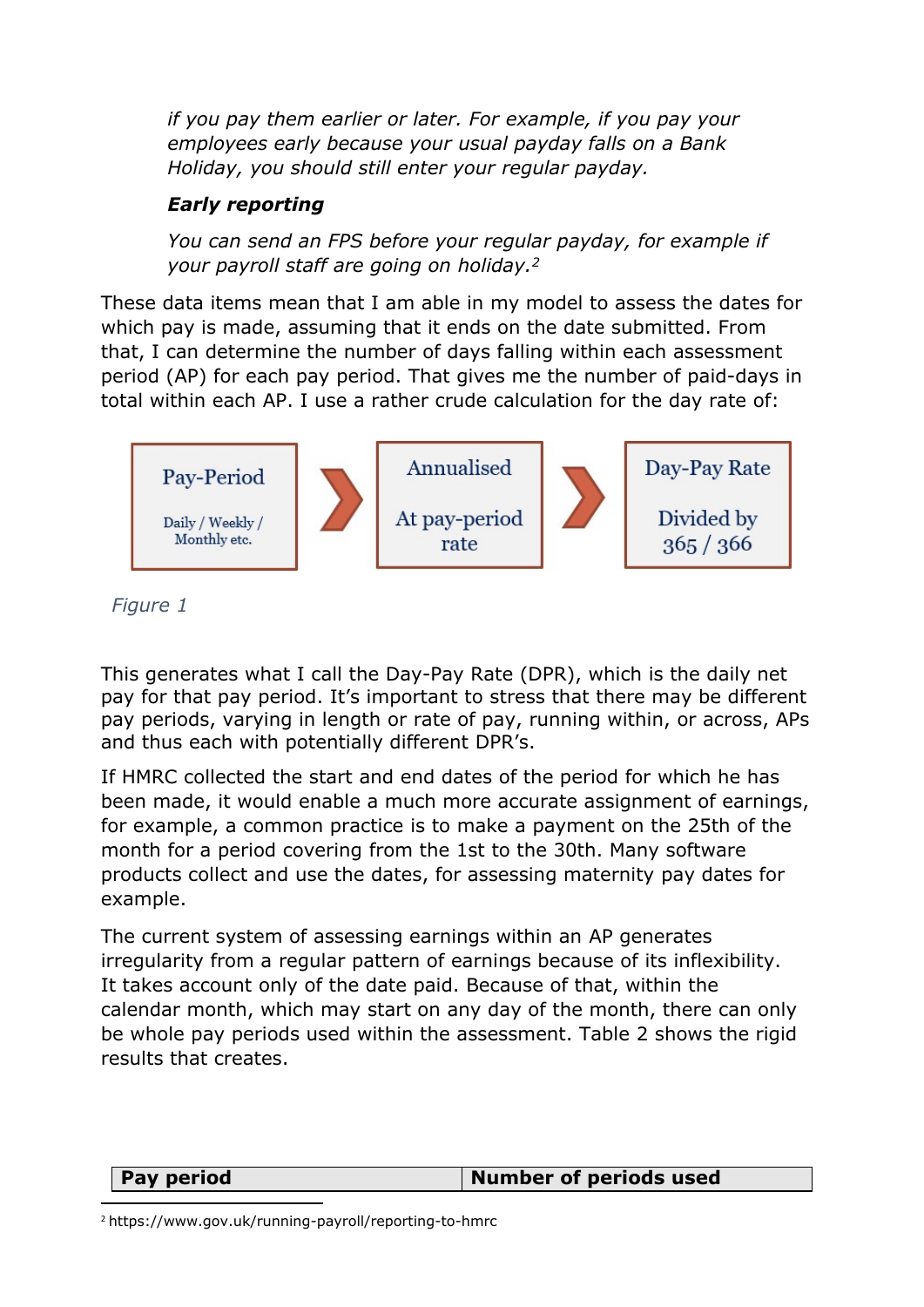| Weekly      | Four weeks or five weeks                                                           |
|-------------|------------------------------------------------------------------------------------|
| Two weekly  | Four weeks or six weeks                                                            |
| Four weekly | Four weeks or eight weeks                                                          |
| Monthly     | Zero, one or two months depending <br>upon the<br>date of pay and date of UC claim |

*Table 2*

Contrast that with table 3 which shows that it is possible, given existing data, to place the number of days within weekly pay periods into a UC AP.

| Person <sub>2</sub>                             | W1 |              |            |                |     |                 |          |     |                 |
|-------------------------------------------------|----|--------------|------------|----------------|-----|-----------------|----------|-----|-----------------|
|                                                 |    |              |            |                |     |                 |          |     |                 |
| Payment Date Frequency no of periods start date |    |              |            | days           | AP1 | Ap <sub>2</sub> | AP3      | AP4 | AP <sub>5</sub> |
| 03/01/2020 W1                                   |    | $\mathbf{1}$ | 28/12/2019 | 7              |     | o               | o        | 0   | 0               |
| 10/01/2020 W1                                   |    | 1            | 04/01/2020 | $\overline{7}$ |     | o               | o        | 0   | 0               |
| 17/01/2020 W1                                   |    | 1            | 11/01/2020 | $\overline{7}$ |     | o               | $\Omega$ | 0   | 0               |
| 24/01/2020 W1                                   |    | $\mathbf{1}$ | 18/01/2020 | 7              |     | o               | o        | 0   | 0               |
| 31/01/2020 W1                                   |    | $\mathbf{1}$ | 25/01/2020 | $\overline{7}$ |     | o               | o        | 0   | 0               |
| 07/02/2020 W1                                   |    | 1            | 01/02/2020 | $\overline{7}$ | o   |                 | $\Omega$ | 0   | 0               |
| 14/02/2020 W1                                   |    | 1            | 08/02/2020 | $\overline{7}$ | o   |                 | o        | 0   | 0               |
| 21/02/2020 W1                                   |    | 1            | 15/02/2020 | 7              | n   |                 | n        | 0   | 0               |
| 28/02/2020 W1                                   |    | 1            | 22/02/2020 | 7              | o   |                 | $\Omega$ | 0   | 0               |
| 06/03/2020 W1                                   |    | $\mathbf{1}$ | 29/02/2020 | $\overline{7}$ | o   |                 | 6        | 0   | 0               |
| 13/03/2020 W1                                   |    | $\mathbf{1}$ | 07/03/2020 | $\overline{7}$ | n   | o               |          | 0   | 0               |
| 20/03/2020 W1                                   |    | $\mathbf{1}$ | 14/03/2020 | $\overline{7}$ | o   | o               |          | 0   | 0               |
| 27/03/2020 W1                                   |    | 1            | 21/03/2020 | 7              | o   | 0               |          | 0   | 0               |
| 03/04/2020 W1                                   |    | 1            | 28/03/2020 | 7              | n   | o               |          | 3   | 0               |
| 10/04/2020 W1                                   |    | 1.           | 04/04/2020 | 7              | o   | O               | $\Omega$ | 7   | 0               |
| 17/04/2020 W1                                   |    | $\mathbf{1}$ | 11/04/2020 | $\overline{7}$ | o   | o               | o        | 7   | 0               |
| 24/04/2020 W1                                   |    | 1            | 18/04/2020 | $\overline{7}$ | n   |                 |          | 7   | 0               |
| 01/05/2020 W1                                   |    | 1            | 25/04/2020 | $\overline{7}$ | 0   | n               | o        | 6   | 1               |

### *Table 3*

The matrix shows, in the columns, the days within each assessment period which are composed of days within pay periods and, in the rows for each pay period, how many DPR's fall into each assessment period.

| Person 1               | <b>LWD</b> |                    |            |      |                 |                 |     |     |                 |                 |
|------------------------|------------|--------------------|------------|------|-----------------|-----------------|-----|-----|-----------------|-----------------|
|                        |            | no of              |            |      |                 |                 |     |     |                 |                 |
| Payment Date Frequency |            | periods start date |            | days | AP <sub>1</sub> | Ap <sub>2</sub> | AP3 | AP4 | AP <sub>5</sub> | AP <sub>6</sub> |
| 29/12/2019 LWD         |            |                    | 30/11/2019 | 30   | 0               | 0               |     |     |                 | 0               |
| 29/01/2020 LWD         |            |                    | 30/12/2019 | 31   | 29              | 0               |     |     |                 |                 |
| 28/02/2020 LWD         |            | $\mathbf{1}$       | 30/01/2020 | 30   | 2               | 28              |     |     |                 |                 |
| 28/03/2020 LWD         |            |                    | 29/02/2020 | 29   | 0               |                 | 28  |     |                 | 0               |
| 28/04/2020 LWD         |            |                    | 29/03/2020 | 31   | 0               |                 |     | 28  |                 | 0               |
| 28/05/2020 LWD         |            |                    | 29/04/2020 | 30   | 0               | 0               |     |     | 28              | 0               |
| 28/06/2020 LWD         |            |                    | 29/05/2020 | 31   | 0               | 0               |     |     |                 | 28              |
| 28/07/2020 LWD         |            |                    | 29/06/2020 | 30   | 0               |                 |     |     |                 | 2               |

Table 4 shows the same for a monthly cycle.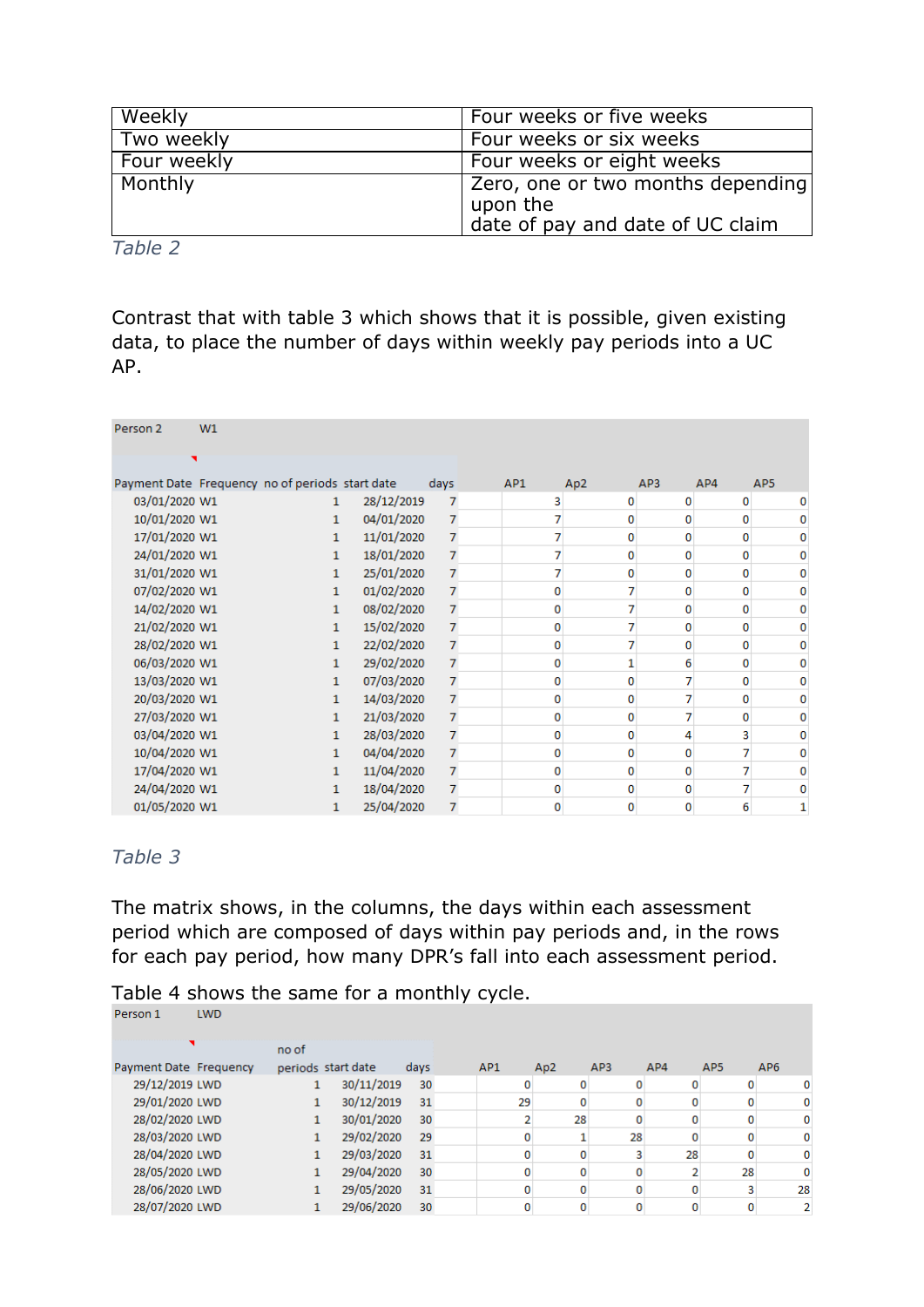## *Table 4*

This approach brings a number of advantages over the current system. Where people are regularly paid, and will therefore have consistent DPR, the assessment period will simply have that rate times the number of days in the period. Under the current system there can be anything from no days pay to 62 days pay used in the assessment. People are paid three monthly, six monthly or annually, as payroll systems permit, the situation can be even worse, as all the pay is compressed into one assessment period. Although employers have to calculate their own day rate sometimes, for example when people start or leave employment mid-month, this is not passed to HMRC.

Where pay or periods are not regular, the DPR approach deals much more satisfactorily with changes in dates of pay or in amounts of earnings (see responsiveness later). This approach works particularly well for couples with different pay cycles where the current system may produce exaggerated differences.

Figure 2, below, shows the current Universal Credit entitlement for the couple in the previous post. They both work on the 2019/20 National Minimum Wage level of £8.21 an hour. One works for 35 hours a week, paid monthly, and the other works for 10 hours a week paid weekly. They have two children and pay rent to a social landlord of £150 a week.

The full-time worker is paid £1116.31 a month net and the part-time worker earns £355.77 a month net. Their rent works out to £650 a month. On the basis of those figures, they would be entitled to £907.70 Universal Credit every month.

That would leave them with £1,779.78 after paying their rent. Having consistent income and outgoings would make their budgeting and planning much easier.

Under the current rules, using all income received during the assessment period, their earnings are treated as being irregular, because the weekly paid worker will have either four or five pay days in each period and the monthly worker will have no paydays one payday or two paydays, because they are paid on the last working day of the month and the Universal Credit claim was also made at the end of the month. The very large difference in earnings used, month-to-month, creates a consequential large difference in Universal Credit.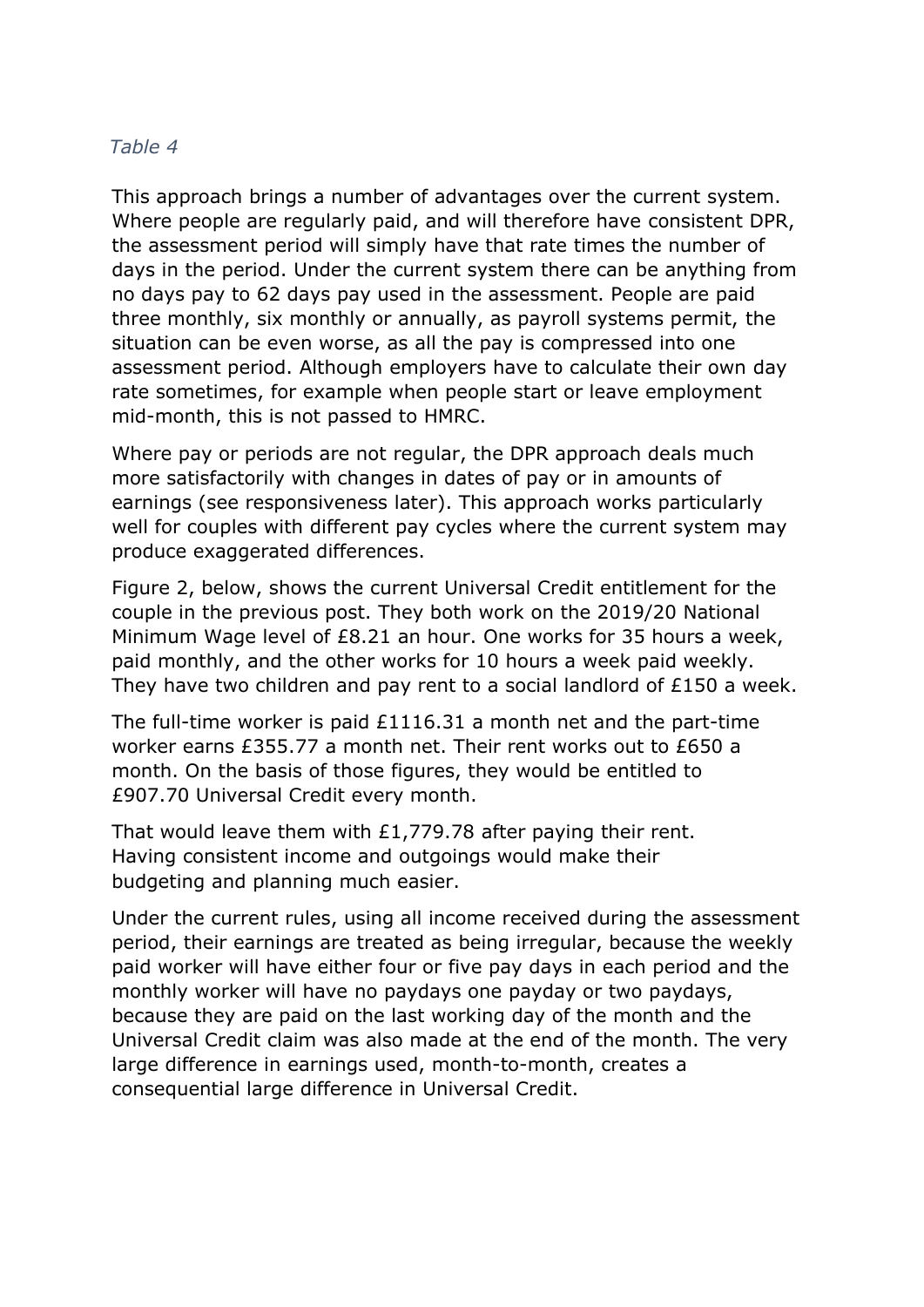

## *Figure 2*

Using a day-rate calculation instead, smooths the entitlement almost entirely as shown in figure 3. The small variations are due to the varying number of days in the AP.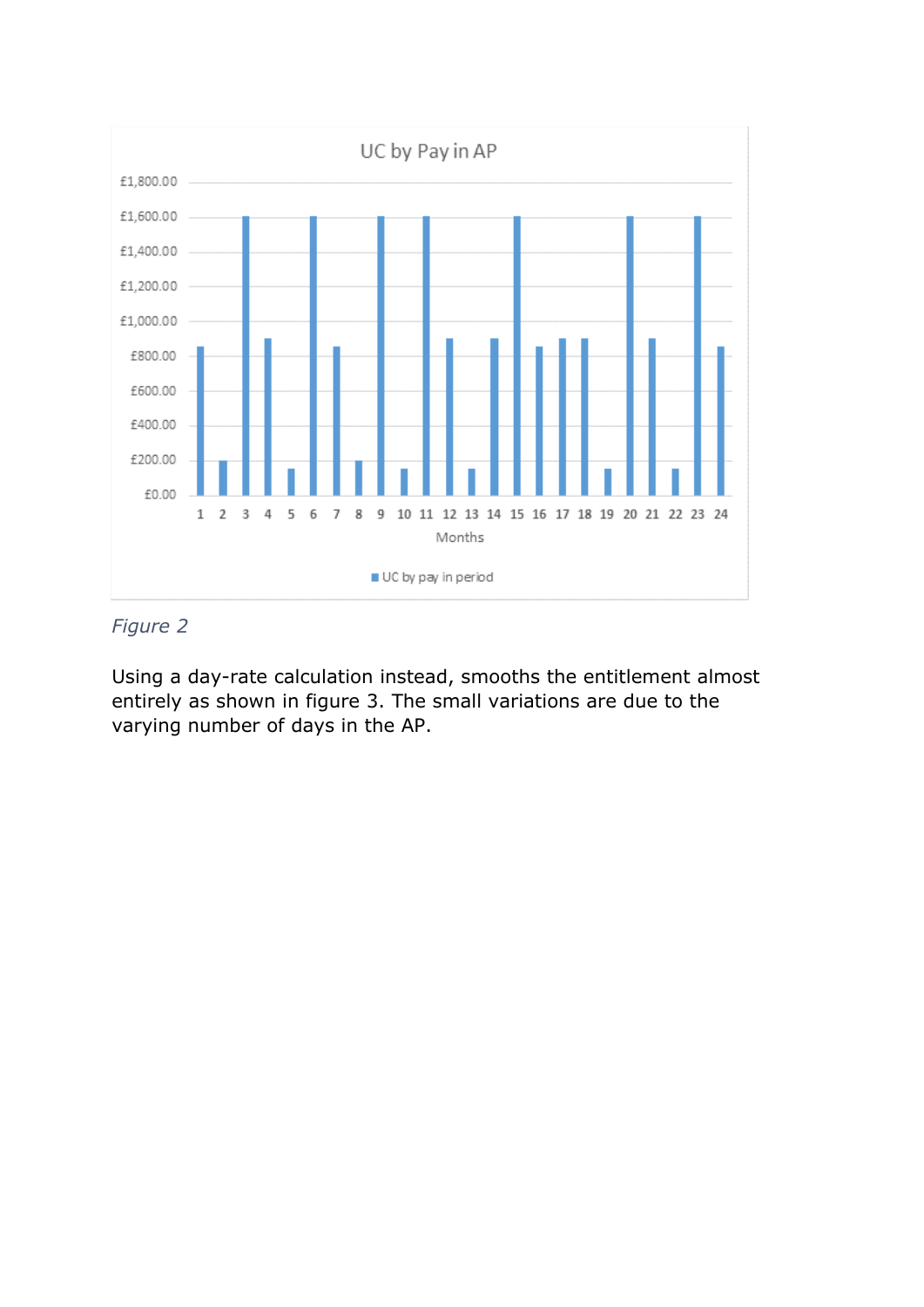

 *Figure 3*

For reasons best known to themselves, but probably the assumption that housing costs are more predictable, Universal Credit takes rent into account by assessing an annual total and dividing by 12. For people with weekly rent cycles this can mean that they will have either four or five rent days in each AP and the Universal Credit assessment will use a figure slightly more than four weekly rent amounts.

Figure 4 shows the current and day rate income, from earnings and Universal Credit, that is left after meeting the rent payments in each AP.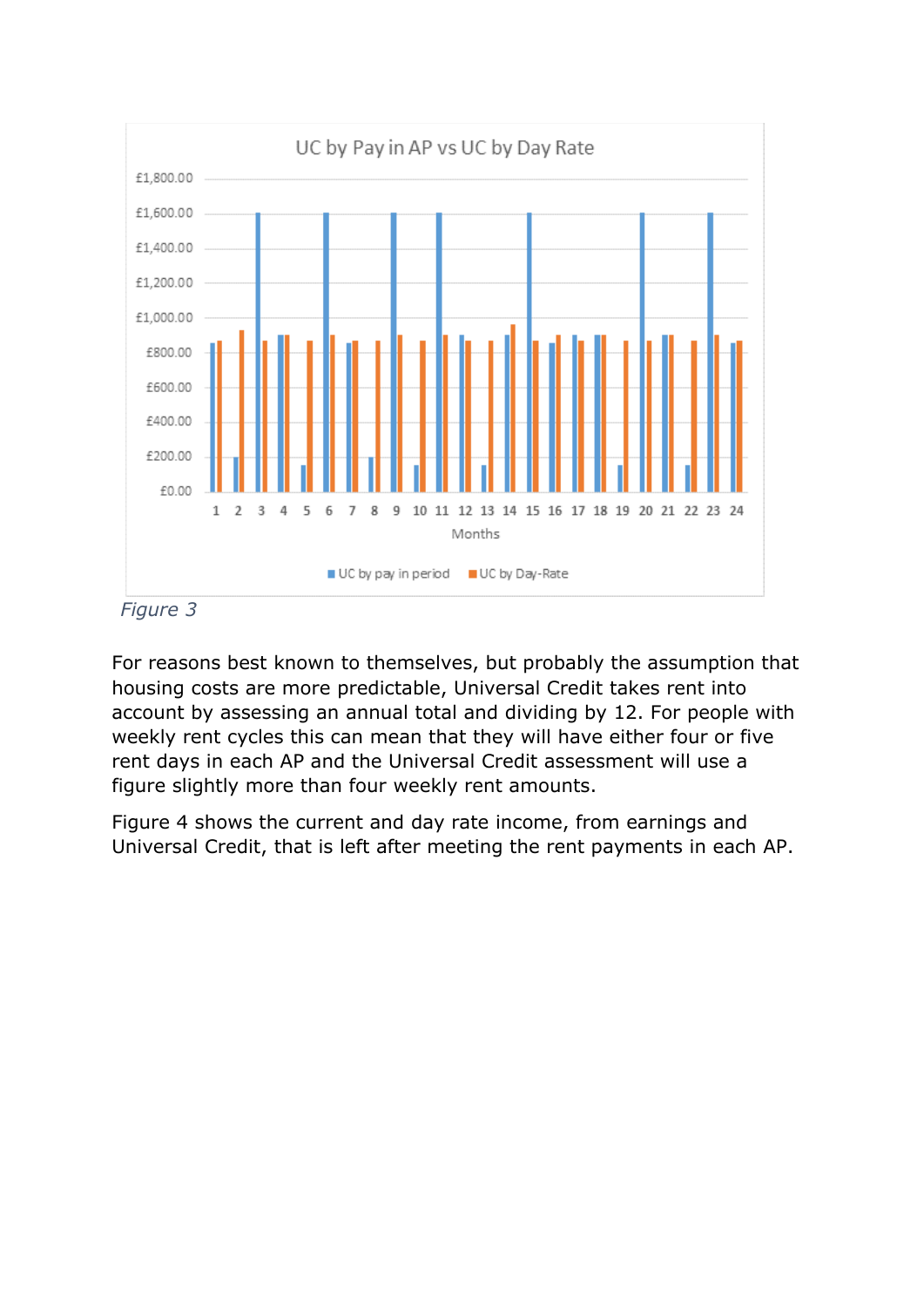

*Figure 4*

It is clear that, even after the variations caused by the number of rent days, the resultant disposable income is much more even, easily understood and amenable to budgeting and planning.

### **Irregular earnings and periods**

The day rate approach is not limited to regular periods or regular earnings. It works very well as a method of assessing periods of different lengths and of different, or no, earnings. The example in table 5 shows some output from my model with these variations.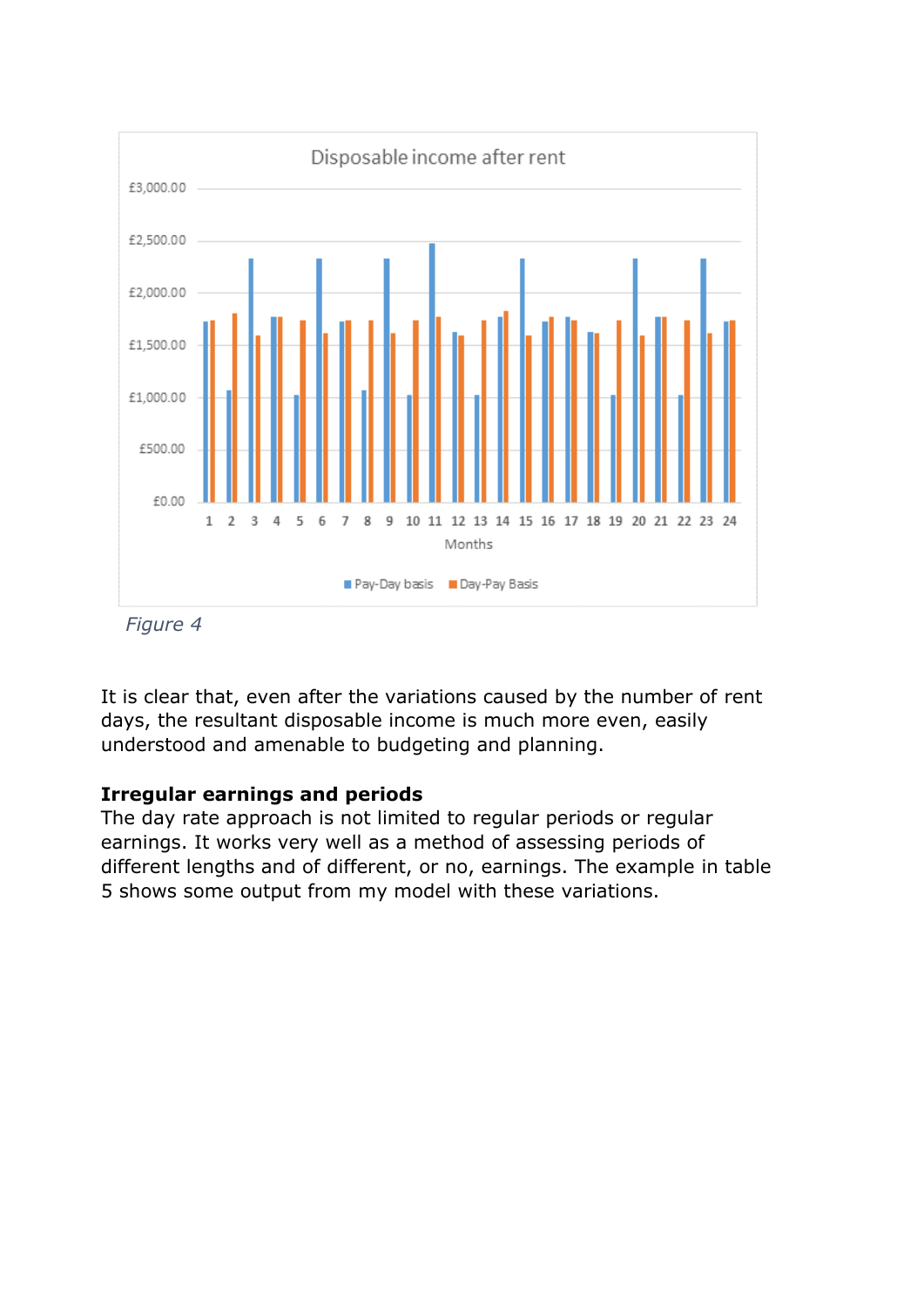| Person 1               |                 |                    |                |               |                |                |                                                           |              |             |                 |                 |     |
|------------------------|-----------------|--------------------|----------------|---------------|----------------|----------------|-----------------------------------------------------------|--------------|-------------|-----------------|-----------------|-----|
|                        | no of           |                    |                |               |                |                |                                                           |              |             |                 |                 |     |
| Payment Date Frequency |                 | periods start date |                | days Net Pay  | Day Rate AP1   |                | Ap <sub>2</sub>                                           | AP3          | AP4         | AP <sub>5</sub> | AP <sub>6</sub> | AP7 |
| 29/12/2019 LWD         | 1               | 30/11/2019         | 30             | £1,000.00     | £33.33         | 0              | 0                                                         | 0            | 0           | 0               | 0               |     |
| 05/01/2020 w1          | 1               | 30/12/2019         | $\overline{7}$ | £200.00       | £28.57         | 5              | $\mathbf{0}$                                              | $\mathbf 0$  | $\mathbf 0$ | 0               | 0               |     |
| 19/01/2020 w2          | $\mathbf{1}$    | 06/01/2020         | 14             | £300.00       | £21.43         | 14             | $\mathbf{0}$                                              | $\mathbf{0}$ | 0           | 0               | $\mathbf{0}$    |     |
| 26/01/2020 w1          | $\mathbf{1}$    | 20/01/2020         | $\overline{7}$ | £0.00         | £0.00          | $\overline{7}$ | $\bf{0}$                                                  | $\mathbf{0}$ | 0           | 0               | $\mathbf 0$     |     |
| 02/02/2020 w1          | $\mathbf{1}$    | 27/01/2020         | 7              | £400.00       | £57.14         | 5              | 2                                                         | $\mathbf{0}$ | $\mathbf 0$ | 0               | $\mathbf{0}$    |     |
| 09/02/2020 w1          | $\mathbf{1}$    | 03/02/2020         | $\overline{7}$ | £150.00       | £21.43         | 0              | 7                                                         | $\bf{0}$     | 0           | 0               | 0               |     |
| 09/03/2020 m1          | $\mathbf{1}$    | 10/02/2020         |                | 29 £1,200.00  | £41.38         | $\mathbf 0$    | 20                                                        | 9            | $\mathbf 0$ | 0               | $\mathbf 0$     |     |
| 09/06/2020 m3          | $\mathbf{1}$    | 10/03/2020         |                | 92 £3,500.00  | £38.04         | 0              | $\mathbf{0}$                                              | 22           | 30          | 31              | 9               |     |
| 09/07/2020 LWD         | 1               | 10/06/2020         |                | 30 £1,200.00  | £40.00         | 0              | $\Omega$                                                  | $\mathbf{0}$ | $\Omega$    | 0               | 21              |     |
| 09/08/2020 LWD         |                 | 10/07/2020         |                | 31 £850,00    | £27.42         |                |                                                           |              |             |                 |                 |     |
|                        |                 |                    |                |               |                |                |                                                           |              |             |                 |                 |     |
| $09, 10/z$ , 28 L, VD  |                 | $10/\sqrt{26.6}$   |                | $-0$ 00       | $L$ $A$ , $OL$ | x.             | ×.                                                        | ٠            |             | U               | o               |     |
| 09/11/2028 LWD         | $1\overline{ }$ | 10/10/2028         |                | 31 £1,200.00  | £38.71         | $\mathbf{0}$   | 0                                                         | $\mathbf{0}$ | 0           | 0               | $\mathbf{0}$    |     |
| 09/12/2028 LWD         | 1               | 10/11/2028         |                | 30 £1,200.00  | £40.00         | $\mathbf 0$    | 0                                                         | $\mathbf 0$  | 0           | 0               | $\mathbf{0}$    |     |
|                        |                 |                    |                | Days          |                | 31             | 29                                                        | 31           | 30          | 31              | 30 <sup>1</sup> |     |
|                        |                 |                    |                | <b>AP Pay</b> |                |                | £728.57 £1,091.87 £1,209.37 £1,141.30 £1,179.35 £1,182.39 |              |             |                 |                 | £96 |

## *Table 5*

Different frequencies of payment are shown in the table, ranging from weekly to 3 monthly and including two weekly, calendar monthly and last working day payments. Each of these has a separately calculated day rate and the number of days in each assessment period, at the relevant day rate, is used to determine total net pay within the AP.

It is likely that there could be a smoothing effect from this approach, but varying earnings within a means tested benefit must be reflected in the amount payable.

### **Reconciliation**

The glaring problem of this approach is, of course, that the income, taken into account in an assessment period, may not actually have been paid, or even earned, yet.

That means that an assessment may need to use an estimated day rate for some of the assessment period.

That is unlikely to be difficult in practice where, as in most of these examples, pay rates and periods are regular but a move to a day-pay assessment would need to be applicable across the wide range of earnings and pay periods that can exist.

That will inevitably mean some form of reconciliation, where the estimated day rates differ from the actual amounts paid later. The estimated rate could be derived from a period of past earnings that was long enough to reflect patterns of employment, such as seasonality. In new employment, or changed pay or hours, the expected pay could be used. Even the worker's expectations, particularly, for self employment could be used, as it is, effectively, in tax credits. Reconciliation could also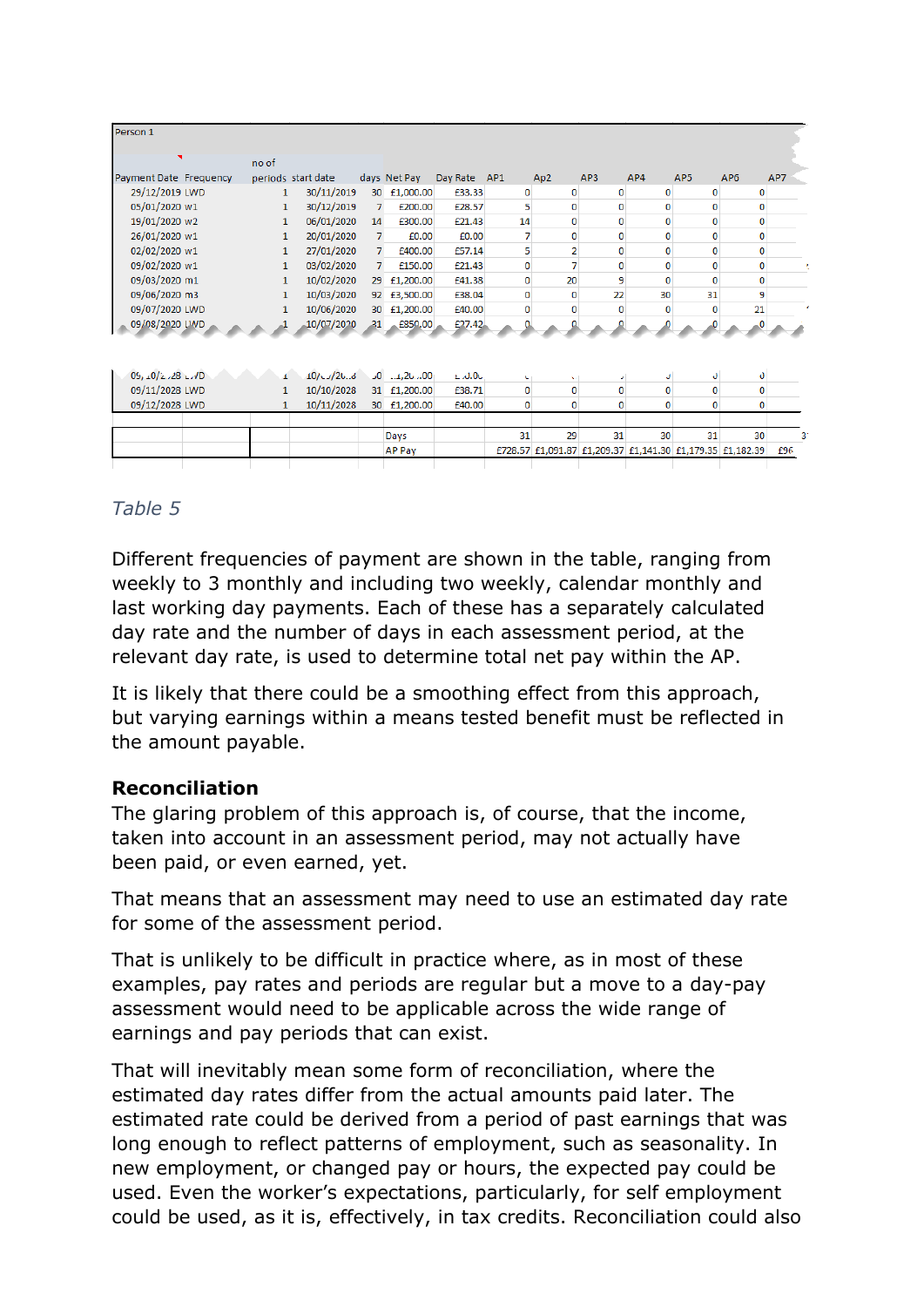take place over a more extended period.

This is the approach that has been used with Tax Credits for many years. Implementing it within the monthly AP can be expected to make the assessment more responsive to change. To an extent, this already happens, for example, employers use the previous 52 weeks' pay to determine the value of a week's holiday pay.

The issue is more difficult with self-employed earnings where it can be very difficult to attribute earnings to a particular period. In Universal Credit it's also necessary to decide on a tax and NI figure that leaves net earnings in the assessment, unlike tax credits where gross earnings are used. Universal Credit's 'all-income' vs 'all expenses' approach also means that expenditure has to be assigned to an AP as well. A longer period of estimation and assessment may be the only practical approach.

## **Responsiveness**

Universal Credit, although intended originally to quickly reflect changes in earnings and circumstance, is poor at responding to such changes. It depends upon a single day's snapshot of circumstances during the month, as well as its crude capture of all payments within that period.

Its harsh rigidity takes little account of possible patterns of life and work outside its monthly ideal. It is clear that attempting to impose this ideal on people, especially the self-employed, with irregular employment or earnings can be even more baffling than the effect it can have on those in regular circumstances.

Recognising and responding to such variances quickly will be particularly important over the next months as the coronavirus impacts continue.

One very important advantage that would come if the principle of future estimation, and subsequent reconciliation were accepted would be that the five-week wait would no longer be required. Estimations of earnings and income, including Statutory Sick Pay, New Style ESA and other support could be used as the basis for immediate assessment and rapid payment of Universal Credit.

## **Conclusion**

Universal Credit is struggling. It struggles to meet the needs of those it supports who, rightly, are often baffled by the amounts they receive, even after they have succeeded in claiming and waited for their payment. The DWP is struggling with administration and systems. Those who provide support and advice to claimants are struggling with insufficient resources and poor access to officials.

The current crisis can only make things much worse, and support system